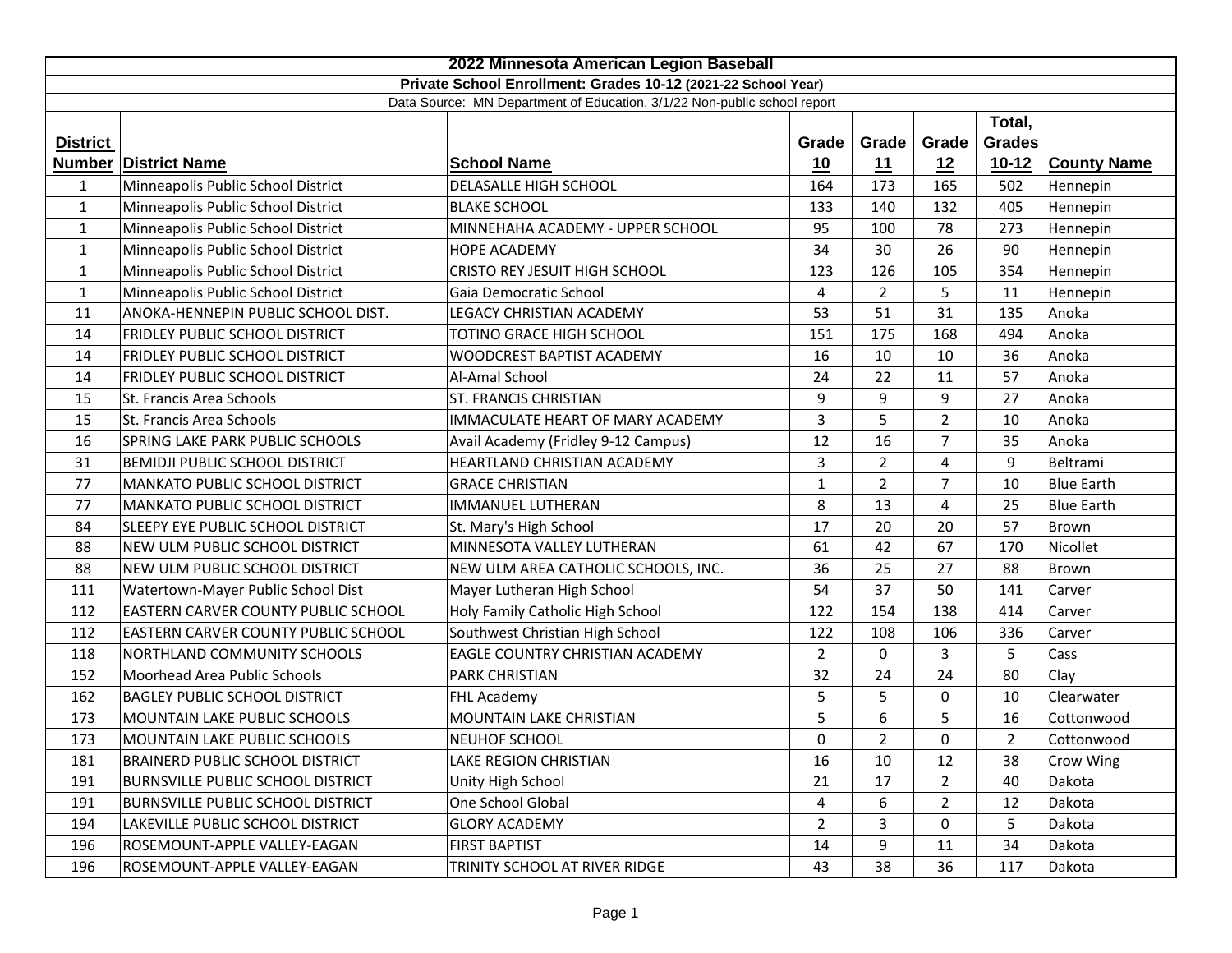| 197 | West St. Paul-Mendota Heights-Eagan        | <b>Visitation School</b>           | 73             | 84             | 70             | 227            | Dakota     |
|-----|--------------------------------------------|------------------------------------|----------------|----------------|----------------|----------------|------------|
| 197 | West St. Paul-Mendota Heights-Eagan        | <b>ST. CROIX LUTHERAN</b>          | 94             | 99             | 94             | 287            | Dakota     |
| 197 | West St. Paul-Mendota Heights-Eagan        | ST. THOMAS ACADEMY                 | 123            | 143            | 99             | 365            | Dakota     |
| 197 | West St. Paul-Mendota Heights-Eagan        | <b>Brightmont Academy</b>          | 4              | $\overline{2}$ | 3              | 9              | Dakota     |
| 203 | HAYFIELD PUBLIC SCHOOL DISTRICT            | Haven School                       | 0              | $\mathbf 0$    | $\overline{2}$ | $\overline{2}$ | Mower      |
| 206 | ALEXANDRIA PUBLIC SCHOOL DISTRICT          | NEW TESTAMENT CHRISTIAN            | 4              | 4              | $\mathbf{1}$   | 9              | Douglas    |
| 270 | <b>HOPKINS PUBLIC SCHOOL DISTRICT</b>      | <b>BRECK</b>                       | 104            | 109            | 127            | 340            | Hennepin   |
| 270 | HOPKINS PUBLIC SCHOOL DISTRICT             | MINNETONKA CHRISTIAN ACADEMY       | 3              | $\Omega$       | $\mathbf 0$    | 3              | Hennepin   |
| 270 | HOPKINS PUBLIC SCHOOL DISTRICT             | INTERNATIONAL SCHOOL OF MINNESOTA  | 15             | 13             | 11             | 39             | Hennepin   |
| 270 | HOPKINS PUBLIC SCHOOL DISTRICT             | Academy of Whole Learning          | 9              | 12             | $\overline{7}$ | 28             | Hennepin   |
| 270 | HOPKINS PUBLIC SCHOOL DISTRICT             | Chesterton Academy Twin Cities     | 36             | 38             | 29             | 103            | Hennepin   |
| 271 | <b>BLOOMINGTON PUBLIC SCHOOL DISTRICT</b>  | United Christian Academy           | 31             | 22             | 20             | 73             | Hennepin   |
| 279 | OSSEO PUBLIC SCHOOL DISTRICT               | Maranatha Christian Academy        | 65             | 80             | 72             | 217            | Hennepin   |
| 279 | OSSEO PUBLIC SCHOOL DISTRICT               | HERITAGE CHRISTIAN ACADEMY         | 22             | 20             | 28             | 70             | Hennepin   |
| 280 | RICHFIELD PUBLIC SCHOOL DISTRICT           | <b>ACADEMY OF HOLY ANGELS</b>      | 167            | 148            | 157            | 472            | Hennepin   |
| 281 | ROBBINSDALE PUBLIC SCHOOL DISTRICT         | RiverTree School                   | 6              | 5              | 6              | 17             | Hennepin   |
| 283 | ST. LOUIS PARK PUBLIC SCHOOL DIST.         | <b>BENILDE - ST. MARGARET'S</b>    | 239            | 229            | 236            | 704            | Hennepin   |
| 283 | ST. LOUIS PARK PUBLIC SCHOOL DIST.         | <b>GROVES ACADEMY</b>              | 18             | 16             | 27             | 61             | Hennepin   |
| 283 | ST. LOUIS PARK PUBLIC SCHOOL DIST.         | <b>BAIS YAAKOV HIGH SCHOOL</b>     | 3              | 17             | 12             | 32             | Hennepin   |
| 283 | ST. LOUIS PARK PUBLIC SCHOOL DIST.         | YESHIVA OF MINNEAPOLIS             | 22             | 17             | 19             | 58             | Hennepin   |
| 283 | ST. LOUIS PARK PUBLIC SCHOOL DIST.         | Arete Academy                      | $\overline{2}$ | $\overline{2}$ | $\mathbf{1}$   | 5              | Hennepin   |
| 284 | WAYZATA PUBLIC SCHOOL DISTRICT             | Providence Academy                 | 80             | 64             | 68             | 212            | Hennepin   |
| 284 | WAYZATA PUBLIC SCHOOL DISTRICT             | West Lutheran High School          | 41             | 39             | 35             | 115            | Hennepin   |
| 284 | WAYZATA PUBLIC SCHOOL DISTRICT             | <b>FOURTH BAPTIST</b>              | 30             | 9              | 22             | 61             | Hennepin   |
| 284 | WAYZATA PUBLIC SCHOOL DISTRICT             | <b>Brightmont Academy</b>          | $\overline{2}$ | 4              | 4              | 10             | Hennepin   |
| 347 | WILLMAR PUBLIC SCHOOL DISTRICT             | <b>COMMUNITY CHRISTIAN</b>         | 7              | 18             | 3              | 28             | Kandiyohi  |
| 413 | MARSHALL PUBLIC SCHOOL DISTRICT            | Hope Academy of Hope Harbor        | 0              | $\mathbf 0$    | 1              | 1              | Lyon       |
| 423 | HUTCHINSON PUBLIC SCHOOL DISTRICT          | MAPLEWOOD ACADEMY                  | 19             | 16             | 20             | 55             | McLeod     |
| 492 | AUSTIN PUBLIC SCHOOL DISTRICT              | Pacelli Catholic Schools           | 12             | 18             | 15             | 45             | Mower      |
| 535 | ROCHESTER PUBLIC SCHOOL DISTRICT           | <b>SCHAEFFER ACADEMY</b>           | 16             | 13             | 19             | 48             | Olmsted    |
| 535 | ROCHESTER PUBLIC SCHOOL DISTRICT           | <b>Victory Academy</b>             | $\mathbf{1}$   | 3              | $\mathbf 0$    | 4              | Olmsted    |
| 535 | ROCHESTER PUBLIC SCHOOL DISTRICT           | ROCHESTER PENTECOSTAL              | $\overline{2}$ | $\mathbf 0$    | 0              | $\overline{2}$ | Olmsted    |
| 535 | ROCHESTER PUBLIC SCHOOL DISTRICT           | SEEDS OF WISDOM                    | $\mathbf{1}$   | $\Omega$       | 0              | $\mathbf 1$    | Olmsted    |
| 535 | ROCHESTER PUBLIC SCHOOL DISTRICT           | Lourdes                            | 84             | 79             | 82             | 245            | Olmsted    |
| 544 | FERGUS FALLS PUBLIC SCHOOL DISTRICT        | HILLCREST LUTHERAN ACADEMY         | 23             | 44             | 26             | 93             | Otter Tail |
| 581 | EDGERTON PUBLIC SCHOOL DISTRICT            | Southwest MN Christian High School | 32             | 31             | 27             | 90             | Pipestone  |
| 595 | <b>EAST GRAND FORKS PUBLIC SCHOOL DIST</b> | Sacred Heart School                | 31             | 31             | 28             | 90             | Polk       |
| 595 | EAST GRAND FORKS PUBLIC SCHOOL DIST        | RIVERSIDE CHRISTIAN                | 5              | $\mathbf{1}$   | 0              | 6              | Polk       |
| 622 | North St. Paul-Maplewood Oakdale           | MOUNDS PARK ACADEMY                | 63             | 62             | 52             | 177            | Ramsey     |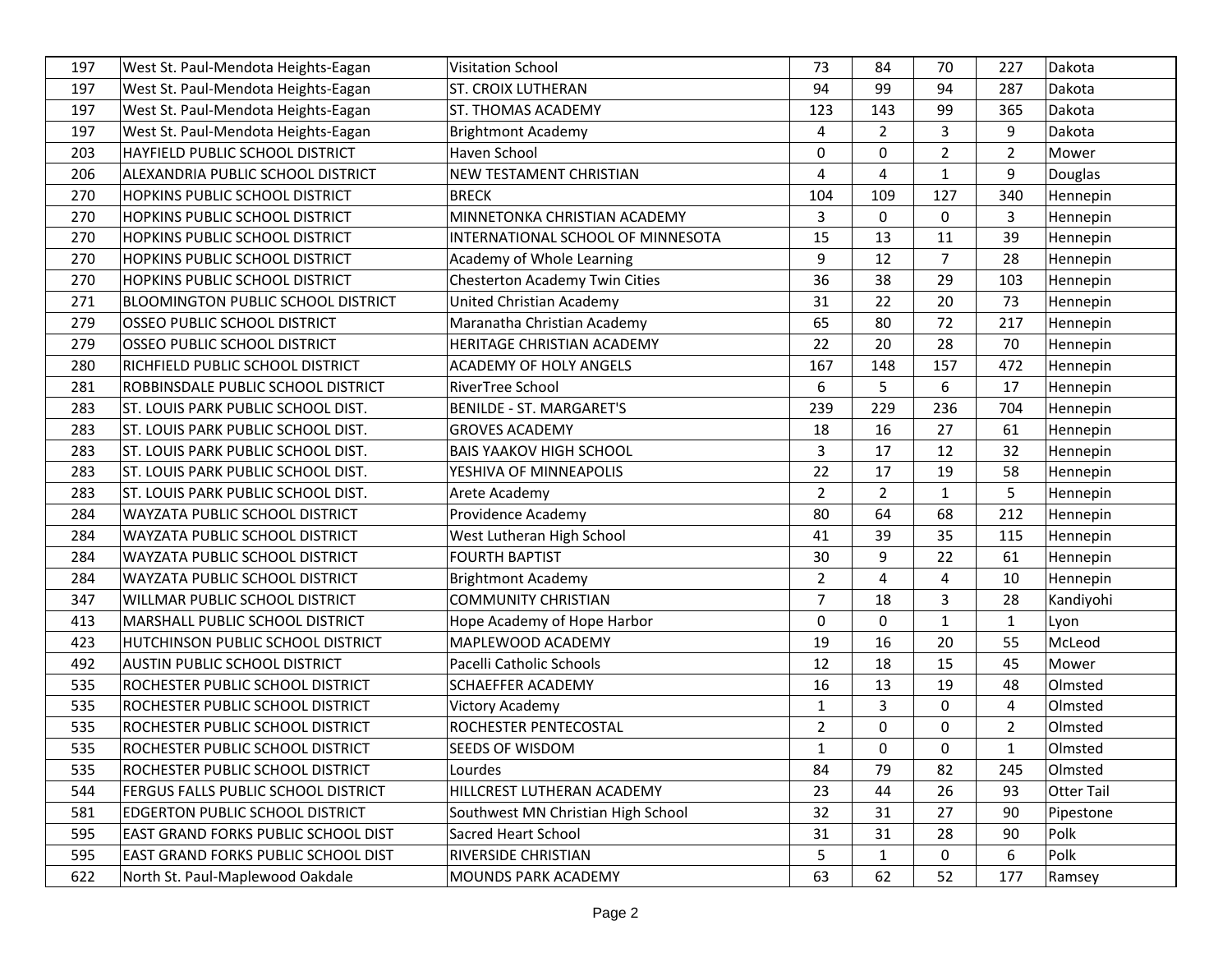| 622 | North St. Paul-Maplewood Oakdale        | <b>HILL-MURRAY</b>                  | 201            | 165            | 166            | 532            | Ramsey         |
|-----|-----------------------------------------|-------------------------------------|----------------|----------------|----------------|----------------|----------------|
| 622 | North St. Paul-Maplewood Oakdale        | APOSTOLIC CHRISTIAN ACADEMY         | $\overline{2}$ | $\mathbf 0$    | 3              | 5              | Washington     |
| 623 | ROSEVILLE PUBLIC SCHOOL DISTRICT        | <b>CONCORDIA ACADEMY</b>            | 72             | 80             | 66             | 218            | Ramsey         |
| 623 | ROSEVILLE PUBLIC SCHOOL DISTRICT        | HAND IN HAND CHRISTIAN MONTESSORI   | $\overline{2}$ | $\mathbf{1}$   | $\overline{2}$ | 5              | Ramsey         |
| 624 | WHITE BEAR LAKE SCHOOL DISTRICT         | St. Anne's Academy                  | 3              | 4              | 3              | 10             | Ramsey         |
| 624 | WHITE BEAR LAKE SCHOOL DISTRICT         | LIBERTY CLASSICAL ACADEMY           | 6              | 8              | 10             | 24             | Ramsey         |
| 625 | ST. PAUL PUBLIC SCHOOL DISTRICT         | Cretin-Derham Hall                  | 213            | 219            | 261            | 693            | Ramsey         |
| 625 | ST. PAUL PUBLIC SCHOOL DISTRICT         | ST. AGNES                           | 83             | 73             | 90             | 246            | Ramsey         |
| 625 | ST. PAUL PUBLIC SCHOOL DISTRICT         | ST. PAUL ACADEMY - SUMMIT (UPPER)   | 95             | 104            | 107            | 306            | Ramsey         |
| 625 | ST. PAUL PUBLIC SCHOOL DISTRICT         | <b>CHRIST'S HOUSEHOLD OF FAITH</b>  | 10             | 9              | 12             | 31             | Ramsey         |
| 656 | <b>FARIBAULT PUBLIC SCHOOL DISTRICT</b> | <b>BETHLEHEM ACADEMY</b>            | 49             | 33             | 37             | 119            | Rice           |
| 656 | <b>FARIBAULT PUBLIC SCHOOL DISTRICT</b> | SHATTUCK-ST. MARY'S                 | 83             | 107            | 95             | 285            | Rice           |
| 701 | HIBBING PUBLIC SCHOOL DISTRICT          | VICTORY CHRISTIAN ACADEMY           | $\overline{2}$ | 9              | $\mathbf{1}$   | 12             | St. Louis      |
| 709 | DULUTH PUBLIC SCHOOL DISTRICT           | DULUTH MARSHALL SCHOOL              | 69             | 42             | 57             | 168            | St. Louis      |
| 709 | DULUTH PUBLIC SCHOOL DISTRICT           | LAKEVIEW CHRISTIAN ACADEMY          | 18             | 14             | 9              | 41             | St. Louis      |
| 719 | PRIOR LAKE-SAVAGE AREA SCHOOLS          | PRIOR LAKE CHRISTIAN                | $\mathbf{1}$   | 7              | $\overline{2}$ | 10             | Scott          |
| 726 | BECKER PUBLIC SCHOOL DISTRICT           | <b>JUBILEE CHRISTIAN SCHOOL</b>     | $\overline{2}$ | $\overline{2}$ | $\mathbf{1}$   | 5              | Sherburne      |
| 728 | Elk River School District               | Solid Rock Christian Academy        | 0              | 0              | 1              | 1              | Sherburne      |
| 728 | Elk River School District               | Good Shepherd Lutheran High School  | $\overline{2}$ | $\mathbf{1}$   | $\mathbf{1}$   | 4              | Sherburne      |
| 742 | ST. CLOUD PUBLIC SCHOOL DISTRICT        | <b>GRANITE CITY BAPTIST ACADEMY</b> | $\mathbf{1}$   | 3              | 0              | 4              | <b>Stearns</b> |
| 742 | ST. CLOUD PUBLIC SCHOOL DISTRICT        | Cathedral                           | 101            | 99             | 106            | 306            | Stearns        |
| 742 | ST. CLOUD PUBLIC SCHOOL DISTRICT        | ST. CLOUD CHRISTIAN SCHOOL          | 24             | 11             | 9              | 44             | Benton         |
| 742 | ST. CLOUD PUBLIC SCHOOL DISTRICT        | ST. JOHN'S PREPARATORY SCHOOL       | 55             | 45             | 44             | 144            | Stearns        |
| 742 | ST. CLOUD PUBLIC SCHOOL DISTRICT        | St. Robert Bellarmine Academy       | $\overline{7}$ | 5              | 5              | 17             | Stearns        |
| 742 | ST. CLOUD PUBLIC SCHOOL DISTRICT        | Holy Innocents                      | $\mathbf{1}$   | $\mathbf{1}$   | $\overline{2}$ | 4              | <b>Stearns</b> |
| 742 | ST. CLOUD PUBLIC SCHOOL DISTRICT        | NORTHLAND CHRISTIAN SCHOOL          | 3              | $\mathbf{1}$   | 0              | 4              | Sherburne      |
| 742 | ST. CLOUD PUBLIC SCHOOL DISTRICT        | <b>Calvary Classical Academy</b>    | 3              | 0              | 0              | 3              | <b>Stearns</b> |
| 761 | OWATONNA PUBLIC SCHOOL DISTRICT         | <b>OWATONNA CHRISTIAN</b>           | 4              | 9              | $\overline{2}$ | 15             | Steele         |
| 815 | PRINSBURG PUBLIC SCHOOL DISTRICT        | Central Minnesota Christian School  | 27             | 25             | 24             | 76             | Kandiyohi      |
| 833 | South Washington County Schools         | NEW LIFE ACADEMY                    | 43             | 58             | 59             | 160            | Washington     |
| 833 | South Washington County Schools         | HOPE CHRISTIAN ACADEMY              | $\mathbf{1}$   | 0              | $\overline{2}$ | 3              | Washington     |
| 834 | <b>Stillwater Area Public Schools</b>   | Chesterton Academy of the St. Croix | 11             | 13             | 14             | 38             | Washington     |
| 861 | WINONA AREA PUBLIC SCHOOL DISTRICT      | HOPE LUTHERAN HIGH SCHOOL           | 17             | 8              | 7              | 32             | Winona         |
| 861 | WINONA AREA PUBLIC SCHOOL DISTRICT      | Cotter Schools                      | 85             | 53             | 61             | 199            | Winona         |
| 861 | WINONA AREA PUBLIC SCHOOL DISTRICT      | Anchor Academy                      | $\mathbf{1}$   | $\mathbf{1}$   | $\mathbf 0$    | $\overline{2}$ | Winona         |
| 882 | MONTICELLO PUBLIC SCHOOL DISTRICT       | Holy Spirit Academy                 | 15             | 12             | 12             | 39             | Wright         |
| 911 | CAMBRIDGE-ISANTI PUBLIC SCHOOL DIST     | <b>CAMBRIDGE CHRISTIAN SCHOOL</b>   | 14             | 11             | 6              | 31             | Isanti         |
| 911 | CAMBRIDGE-ISANTI PUBLIC SCHOOL DIST     | St. Scholastica HSC Academy         | $\overline{2}$ | 0              | 6              | 8              | Isanti         |
| 912 | MILACA PUBLIC SCHOOL DISTRICT           | <b>FAITH CHRISTIAN</b>              | 3              | 6              | $\overline{2}$ | 11             | Mille Lacs     |